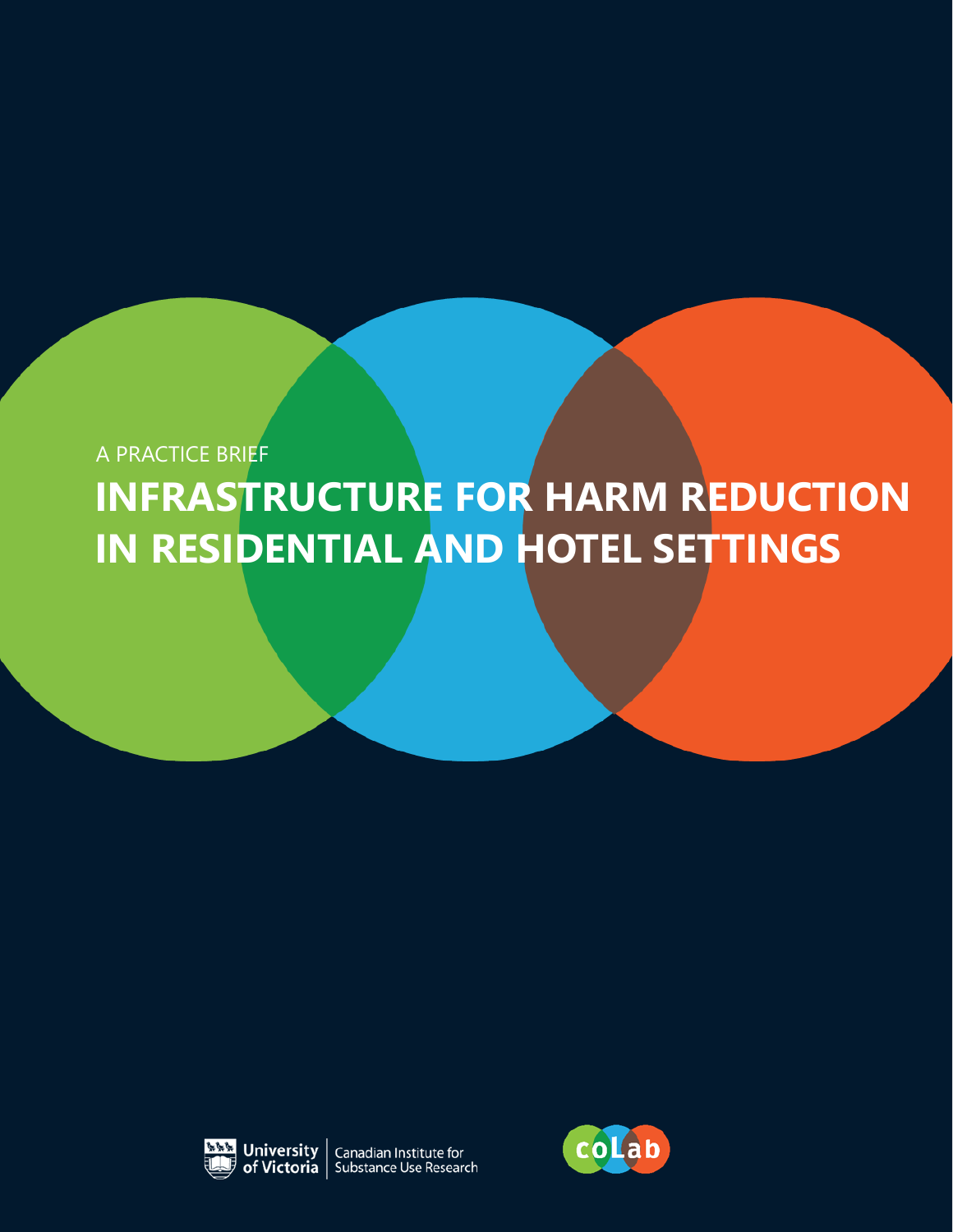## **Purpose**

This series provides practice-based and community-informed knowledge regarding implementation of critical substance-use services and supports, including treatment and harm reduction programs that meet the needs of people who use drugs.

## **Objectives**

- To promote community-informed knowledge related to essential substance use services.
- To guide decision makers and practitioners in making policies and designing communityinformed services related to substance use services and supports.

# **About Co/Lab**

Co/Lab is a collaborative network for research and knowledge exchange that aims to promote health and health equity for people who use drugs (including alcohol, other licit, and illicit drugs). Co/Lab activities are guided by collaborations with people who use drugs, families, health care providers, researchers and policy makers, and are focused on generating practical evidence that can be used to enhance substance use services and supporting policies.

Co/Lab is funded by Health Canada's Substance Use and Addictions Program. The views expressed in this brief are solely those of the authors.

### **Co/Lab Core Team** (listed alphabetically)

Kiffer G. Card, PhD Brittany Graham, MPH Lacey Mesley, MPH Bernie Pauly, RN, PhD Timothy Stockwell, PhD Heather Strosher, MA Karen Urbanoski, PhD

# **Suggested Citation**

M. Willson, R. Phillips, K. Jensen, B. Pauly, C. Ranger, T. Teal & K. Toombs (2020) "Infrastructure for Harm Reduction in Residential and Hotel Settings." Canadian Institute for Substance Use Research.

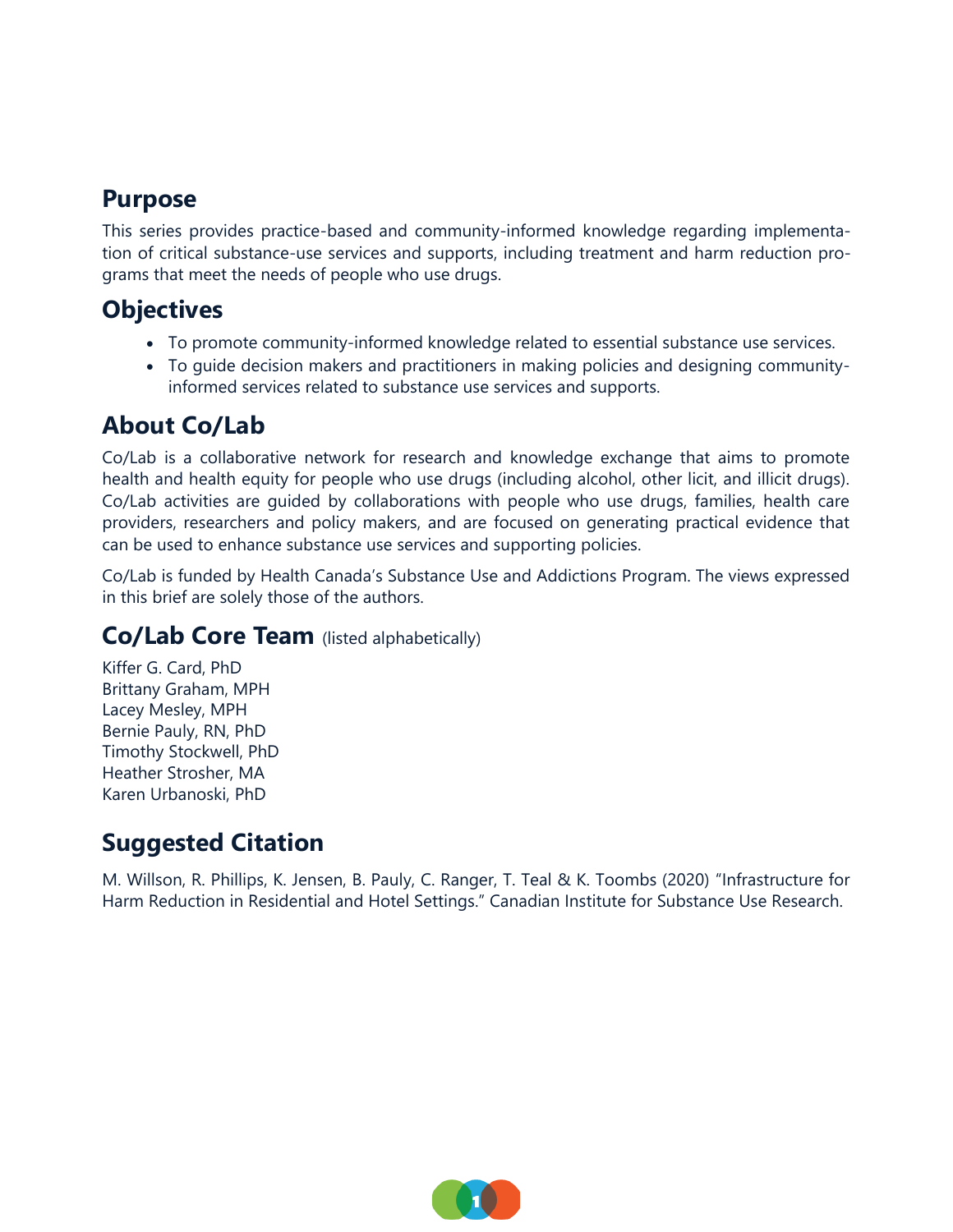# Infrastructure for Harm Reduction in Residential and Hotel Settings

This outline is based on recognition that there will always be some individuals who are not comfortable sharing information about their substance use with others, particularly with housing providers, or whose use and harm reduction needs change in unpredictable ways. Individuals at highest risk will be those who do not disclose their use and do not ask for information, supplies or assistance. For this reason, it is most effective to assume that all residents may at some point require harm reduction services and to provide harm reduction services universally and in the most accessible ways possible. Resources on harm reduction and COVID 19 are available here, and here (the second contains information on overdose response).



#### 1. Harm reduction supplies available at front desk (or from another designated staff person on site)

A variety of contact points is most effective and can include the following:

- 5 or 10 packs of 1cc and .5cc syringes/alcohol swabs, cookers, waters, vitamin c, tourniquets
- Naloxone kits
- crack pipes (straight pipes)
- Meth pipes (bubble pipes). In BC, meth pipes are available through BCCDC and provided by local harmreduction services on cost-recovery basis. If meth pipes are to be provided it is easiest to do so from a central spot where money can be stored such as front desk. \*In the context of COVID-19, providing a limited number for free may be a good idea to reduce money exchange and further limit potential for sharing of items that come into contact with the mouth.

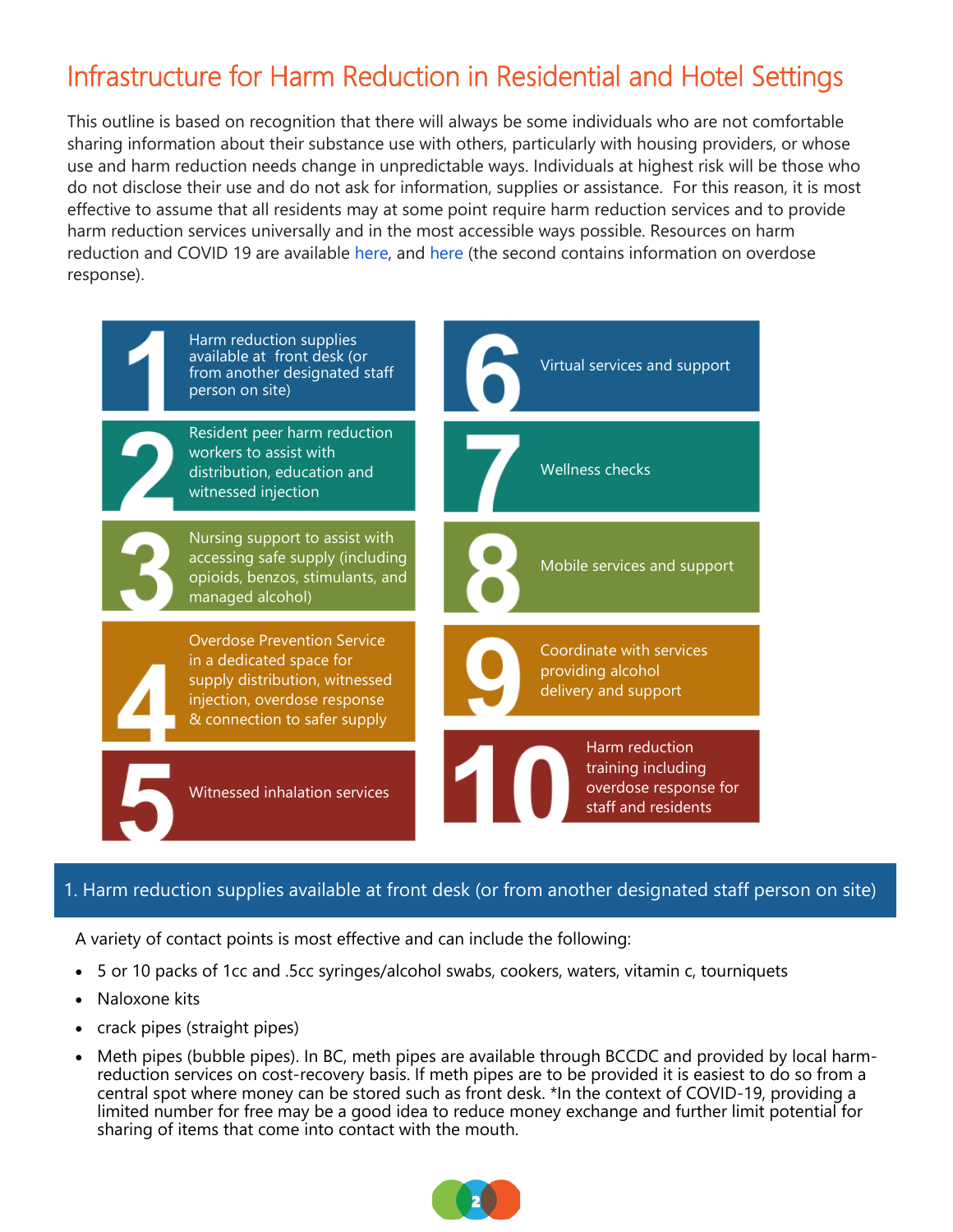#### 2. Resident peer harm reduction workers to assist with distribution, education and witnessed injection

Two to three residents can be contracted for 3-4hr daily shifts. Resident harm reduction workers should be identified and trained in collaboration with harm reduction agencies, including gender-diverse and Indigenous-led groups. Resident workers should be paid daily hourly stipends (a living wage) by the organization managing the residence. Tasks include:

- Regular daily check-ins with residents at each unit, providing harm reduction supplies and information, including assistance in buddying up for safer use.
- Designation of a room that allows the resident peer harm reduction worker to separate their work and private residence; the designated space provides storage for supplies and space for witnessed injection and the peer worker is not in the position of having to use their own residence to meet these needs.
- Witnessed injection within residences as needed, and witnessed injection at harm reduction room when suitable and when staffing permits.
- Receiving training, ongoing check-ins, debrief and peer support, from harm-reduction organizations and maintaining regular contact with onsite staff and mobile outreach workers providing harm reduction supply deliveries.
- Providing information on safer supply and connecting residents to nurse and other providers who can prescribe safer supply.

Additional information on engaging peers in harm reduction can be found here and here.

3. Nursing support to assist with accessing safe supply (including opioids, benzos, stimulants, and managed alcohol)

As outlined in [BCCSU guidance for Risk Mitigation in the Context of Dual Public Health Emergencies,](https://www.bccsu.ca/wp-content/uploads/2020/04/Risk-Mitigation-in-the-Context-of-Dual-Public-Health-Emergencies-v1.5.pdf) safer supply is a prevention strategy for COVID 19 as it can increase stability in people's lives and allow them to shelter in place so they do not have the same need to engage in survival activities or access the illicit drug market. Individuals living in close quarters meet criteria set out in the BCCSU guidelines, and this service will play important role in addressing current issues of: overdose due to adulterated drug supply, increased risk of overdose due to self-isolation and lack of access to supervised injection services, and withdrawal due to lack of substances.

- Nurse support should be onsite if more than 40 residents, with mobile nursing support for smaller sites.
- Model should include prescriber and pharmacist for delivery and dispensing of pharmaceutical safe supply to allow people to shelter in place.

#### 4. Overdose Prevention Service in a dedicated space for supply distribution witnessed injection, overdose response and connection to safer supply

Depending on location, this could be provided in a dedicated space staffed by harm reduction/peer workers.

- Provides a central space for harm reduction supplies and information, and should include an appropriate number of booths for witnessed injections.
- This space would be open regular hours for drop-in witnessed injection and access to supplies, referrals and information.
- Ideally would include spaces where assessments and delivery of safe supply could take place.
- Staffing could include harm reduction/peer workers and nurses.
- Provision of dedicated individual harm reduction counselling.

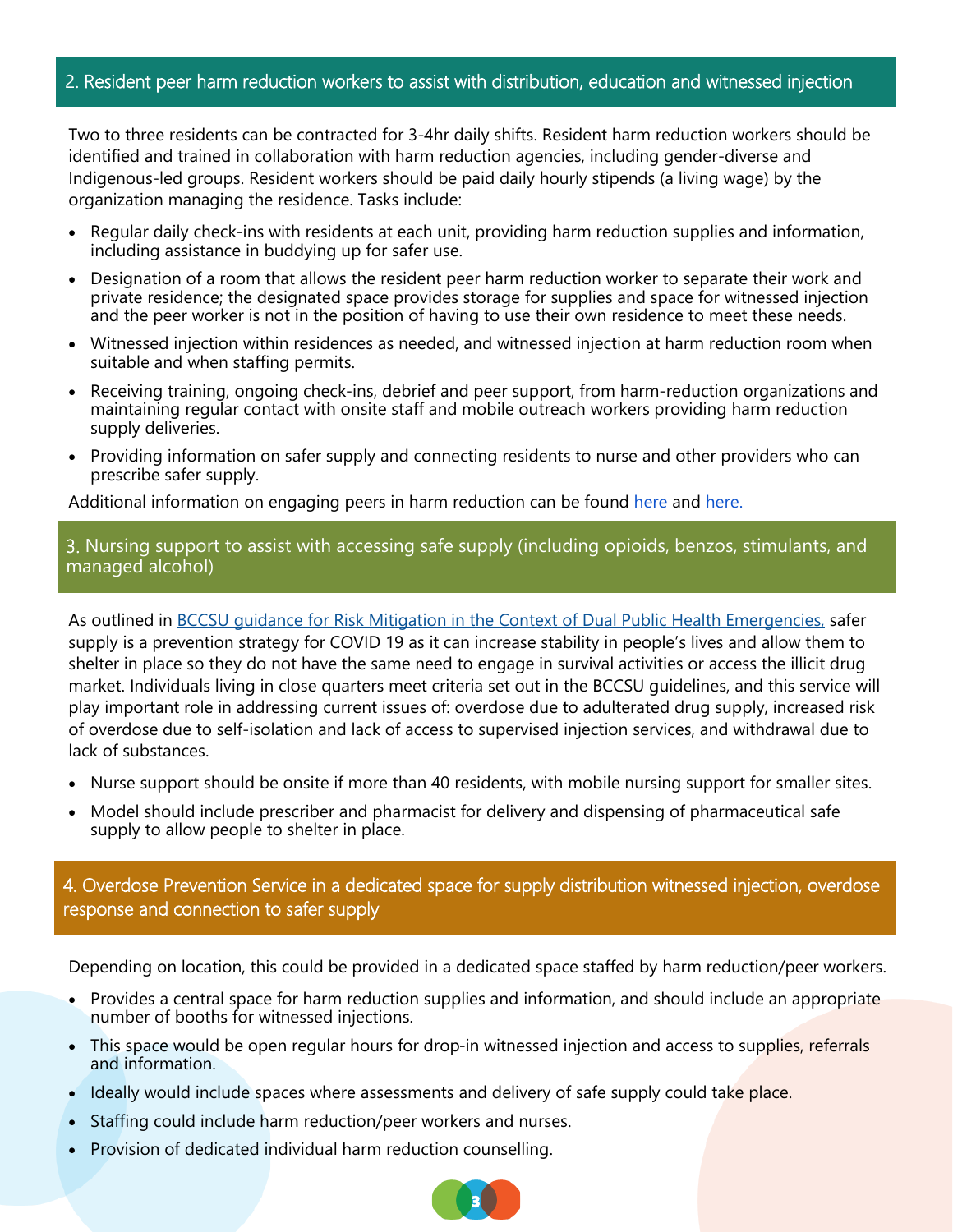#### 5. Witnessed inhalation services

- Spaces could include a dedicated covered courtyard space or a open air tent in a sheltered, private location that allows witnessing to be provided by harm reduction/peer workers from an appropriate distance.
- The designated harm reduction/OPS service above could be located in a space that allows for observation of an exterior inhalation service.

#### 6. Virtual services and support

Residents should have access to a phone and text-message based system, whereby they can arrange post-use check-ins or witnessed consumption with peer workers and other harm reduction staff. This system will be more reliable than wellness checks for ensuring the safety of residents consuming substances in their rooms.

Residents should be provided with a number for on-call consumption support during dedicated hours, along with a step-by-step process for arranging support (eg. call/text number during the hours of  $\_\_$  to  $\_\_$ ; await confirmation from staff; consume drugs; staff will check on you within agreed upon intervals, etc.).

#### 7. Wellness checks

Support staff should establish wellness check intervals in collaboration with residents, with the understanding that wellness checks are of limited effectiveness as a means of preventing overdose deaths. Instead of focusing on prescribed intervals for wellness checks, individual residents should be engaged in safety and wellness planning based on their preferences, which may include more frequent or less frequent wellness checks, planning for witnessed injection, using with a friend, phone/text support, or other prevention strategies as described in this document. Discussion of the full range of harm reduction supports available to residents should take place at the beginning of tenancy, with wellness checks positioned as a final measure in the event that a resident has not been seen for a specified period of time.

#### 8. Mobile services and support

Harm reduction supplies (and training and ongoing peer support to resident harm reduction workers) can be provided through agreement with local harm reduction and health services who offer such education. Regular weekly contact should be maintained between mobile harm reduction service provider(s) and onsite staff, including the resident harm reduction worker. Staff and residents should have access to regular training opportunities regarding Naloxone administration and overdose response and harm reduction equipment and related education tools.

#### 9. Coordinate with services providing alcohol delivery and support

Persons who experience medical risk due to alcohol withdrawal should have access to alcohol harm reduction education such as [safer drinking tips](https://www.uvic.ca/research/centres/cisur/assets/docs/safer-drinking-covid-march-30.pdf) and assessment of intoxication could be a focus on site. Information on how to scale up managed alcohol programs can be found [here.](https://www.uvic.ca/research/centres/cisur/assets/docs/bulletin-20-scale-up-of-maps.pdf) See [www.cmaps.ca](http://www.cmaps.ca) for more resources.

#### 10. Harm reduction training including overdose response for staff and residents

All staff including hotel staff should receive training in harm reduction practices including overdose response and naloxone administration with regular updates.